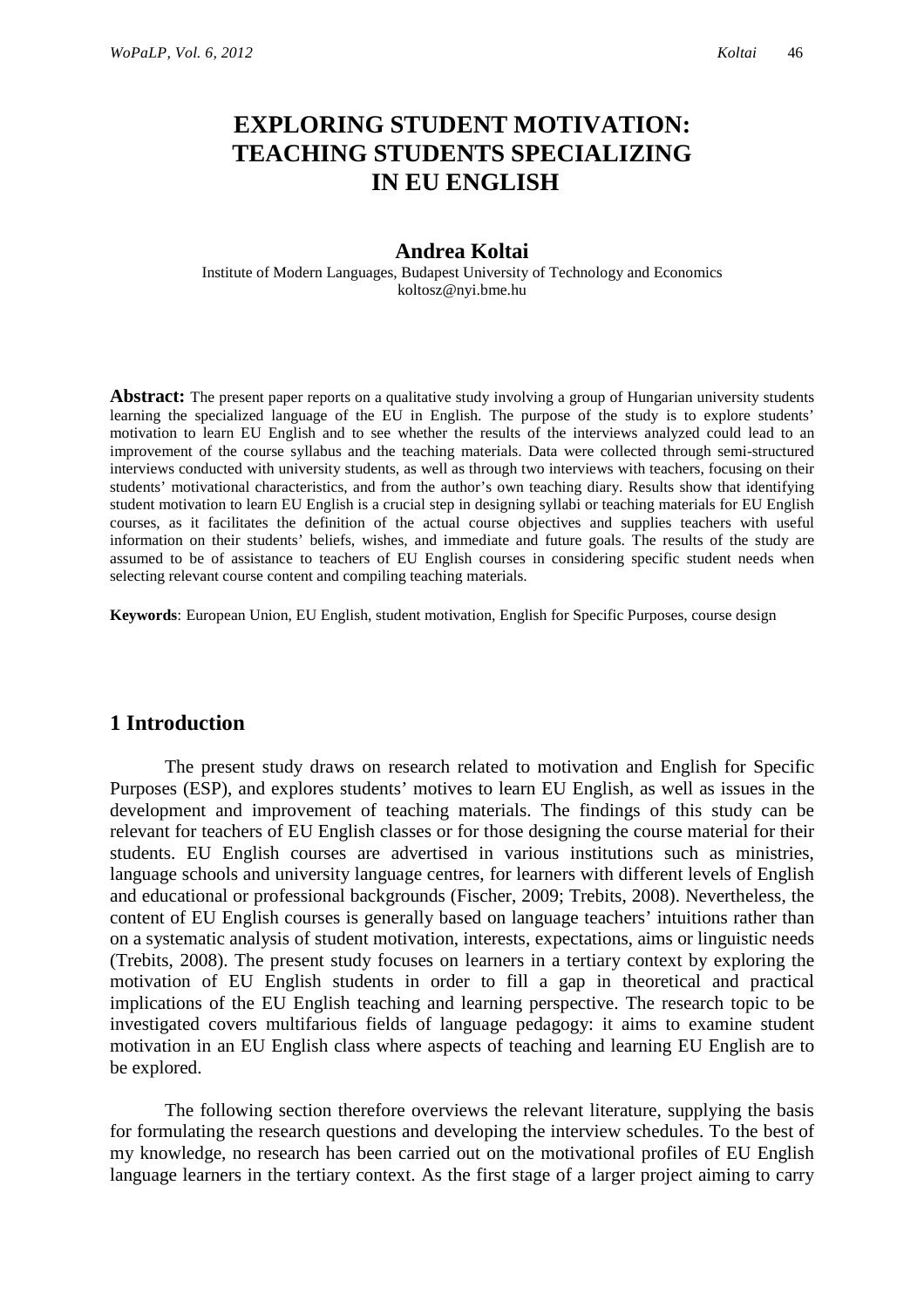out an in-depth analysis of the perceived, objective and target needs of students, and to analyze the views of teacher respondents on the learning motives of their students, this study is intended to create more awareness of the pedagogical aspects of EU English language teaching and course material design.

### **2 The theoretical background**

In order to provide a complex theoretical background to the current research project, two main areas of the literature are discussed below. The section on EU English in the ESP context highlights research on the content and vehicle, i.e., the specific language area involved in the study, while the section on motivation discusses issues related to the students' disposition towards learning.

### **2.1 EU English in the ESP context**

 Recent research in the fields of translation, terminology and applied linguistics, exploring communication in EU institutions, acknowledges that the latest enlargement of the EU has strengthened the spread of English within the EU institutions (e.g., Pym, 2000; Truchot, 2002). The pedagogical need to teach English as it is used in the EU context in order to prepare not only translators, but also professionals who will join the EU's discourse community, is increasingly obvious in Hungarian higher education (Fischer, 2009). Moreover, recent Hungarian studies investigating EU terminology (e.g., Dróth, 2000; Fischer, 2007) and EU documents for pedagogical purposes (Jablonkai, 2009; Trebits, 2009) argue that EU English, a variety of English language used within the EU institutions, has developed into a language for specific purposes, one that is gaining more and more ground in higher education. As a result of varying student needs and course aims, teachers of EU English often face the challenge of having to design the syllabus of their own courses and sometimes of compiling the teaching materials themselves. In order to compile a successful course book, the specific objectives of such courses need to be established.

 EU English has already been investigated through research on lexical features, conducted with the help of corpora of EU documents (Jablonkai, 2009; Trebits, 2009), issues in terminology (Fischer, 2006) and translation (Trosborg, 1997). Although the findings of translation and corpus-based research that have been conducted into the institutional language of the EU are influential in uncovering specialist lexical, grammatical and discoursal characteristics of EU English, these studies fail to investigate the actual learning environment where it would be possible to identify some of the ways in which motivational factors can be related to classroom techniques, as well as to curriculum and syllabus design (Crookes & Schmidt, 1991).

 In the present study, EU English is referred to as a special variety of English language used in written and spoken communication within the EU institutions. Research already conducted on language use in the EU context primarily focused on translation and terminology issues (Dróth, 2000; Fischer, 2006, 2007; Károly, 2007; Klaudy, 2001) or discussed the language policy of the EU institutions (Gazzolla, 2006; Pym, 2000; Truchot, 2002; Tosi, 2003). Reference to pedagogical implications can be found in the study by López and Cañado (2001), who conducted a needs analysis survey in the European context. Their analysis aimed to identify the linguistic needs of a group of employees working at the European Commission. The investigation obtained data about the English language learning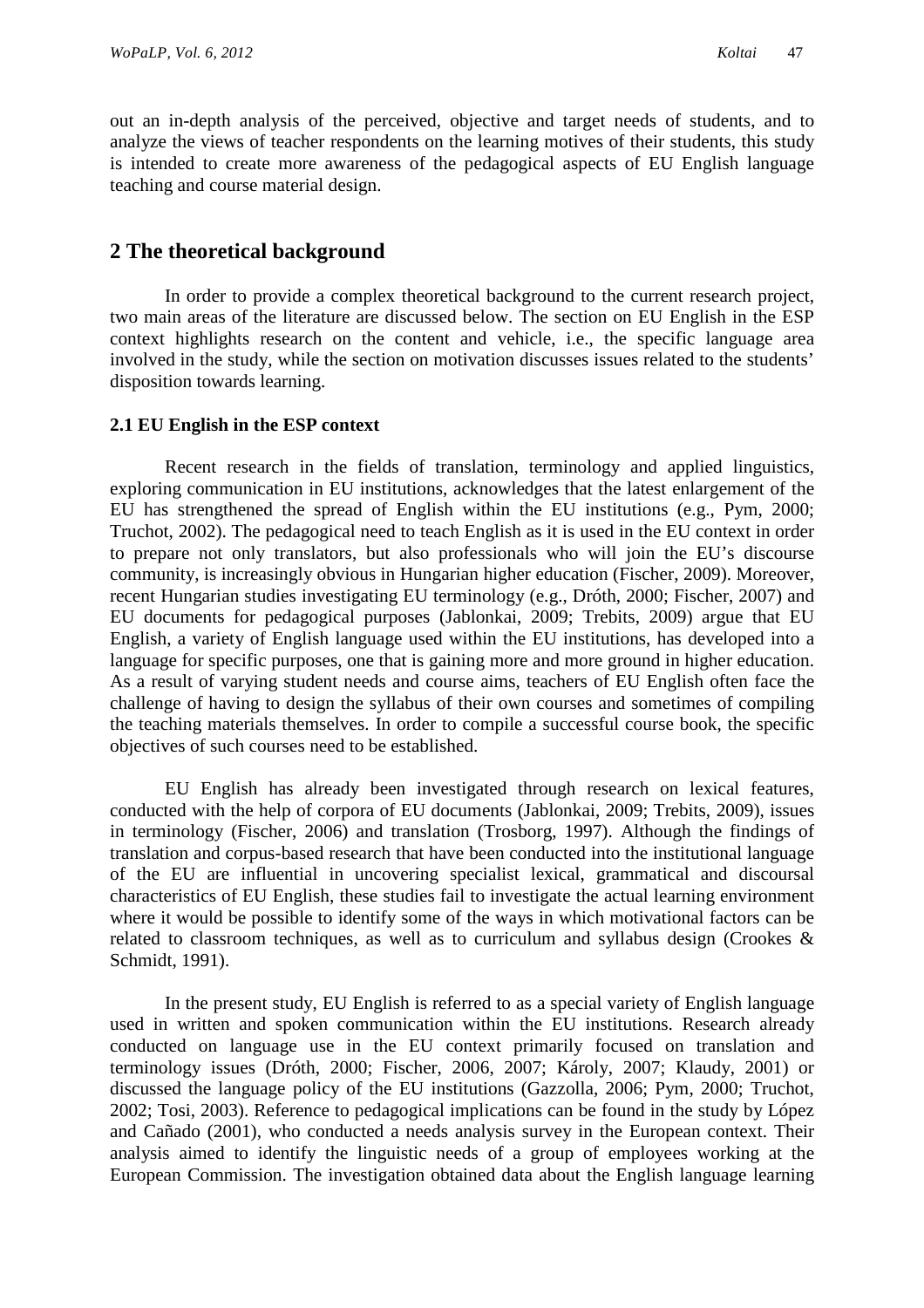needs of European professionals, paying attention to the learners' methodological preferences in the process of language learning. Another needs analysis questionnaire was constructed by Jablonkai (2009) to investigate Hungarian EU professionals (users of English EU documents, Hungarian EU professionals who use English EU documents for their jobs, lecturers in EU studies, teachers of English for the EU, and EU translators and interpreters). The aim of this questionnaire was to examine what types of EU documents and genres Hungarian professionals using EU English within the EU context most frequently dealt with and which of these types and genres they considered useful for future pedagogical purposes.

 Pedagogical implications are also discussed in studies that focus on the lexis of EU documents (Jablonkai, 2009; Trebits, 2008) using corpus linguistics tools. One of the main aims of EU English corpus-based research is to reveal real language use in order to bring forth practical implications for EU English teaching and for the design of course materials. However, these studies fail to address certain aspects of language teaching and language use, such as learners' motives, perceived and objective needs, and language performance, which are essential components of discourse competence and consequently of communicative competence as a whole.

## **2.2 Motivation**

#### 2.2.1 A motivating classroom environment

 Motivational teaching practice needs to be established in order to create an effective learning environment (Dörnyei, 2001). Creating such an environment involves three phases: (a) generating initial motivation; (b) maintaining and protecting motivation; and (c) encouraging positive retrospective self-evaluation. Teachers are fortunate if they teach a class where all the students are equally highly motivated to learn a given subject; however, this is very often not the case. Teachers need to generate positive attitudes in the classroom if students lack initial motivation; one means of creating one such attitude towards learning can be a stock of relevant teaching material compiled for learners (Dörnyei, 2001). Another way of establishing and maintaining motivation for students is by giving them the opportunity to be more goal-oriented. In an average class, students do not always understand or accept why they are performing a particular learning activity, so it is the teacher's responsibility to set realistic and clear objectives and to ensure that the students understand them. Once the main aspects of creating initial student motivation have been identified, it is possible to generate or select a variety of specific classroom techniques to support particular dimensions of motivation.

#### 2.2.2 The process model of L2 motivation

 Recent motivational research directs the attention of researchers towards exploring the classroom milieu and the learning environment. It is widely accepted that motivation plays an essential role in academic learning in general, and this is particularly true of the sustained process of mastering an L2 (Csizér & Dörnyei, 2005). Since the work of Canadian social psychologists Robert Gardner, Wallace Lambert, Richard Clément and their associates, who developed a motivational theory that focuses on language attitudinal variables using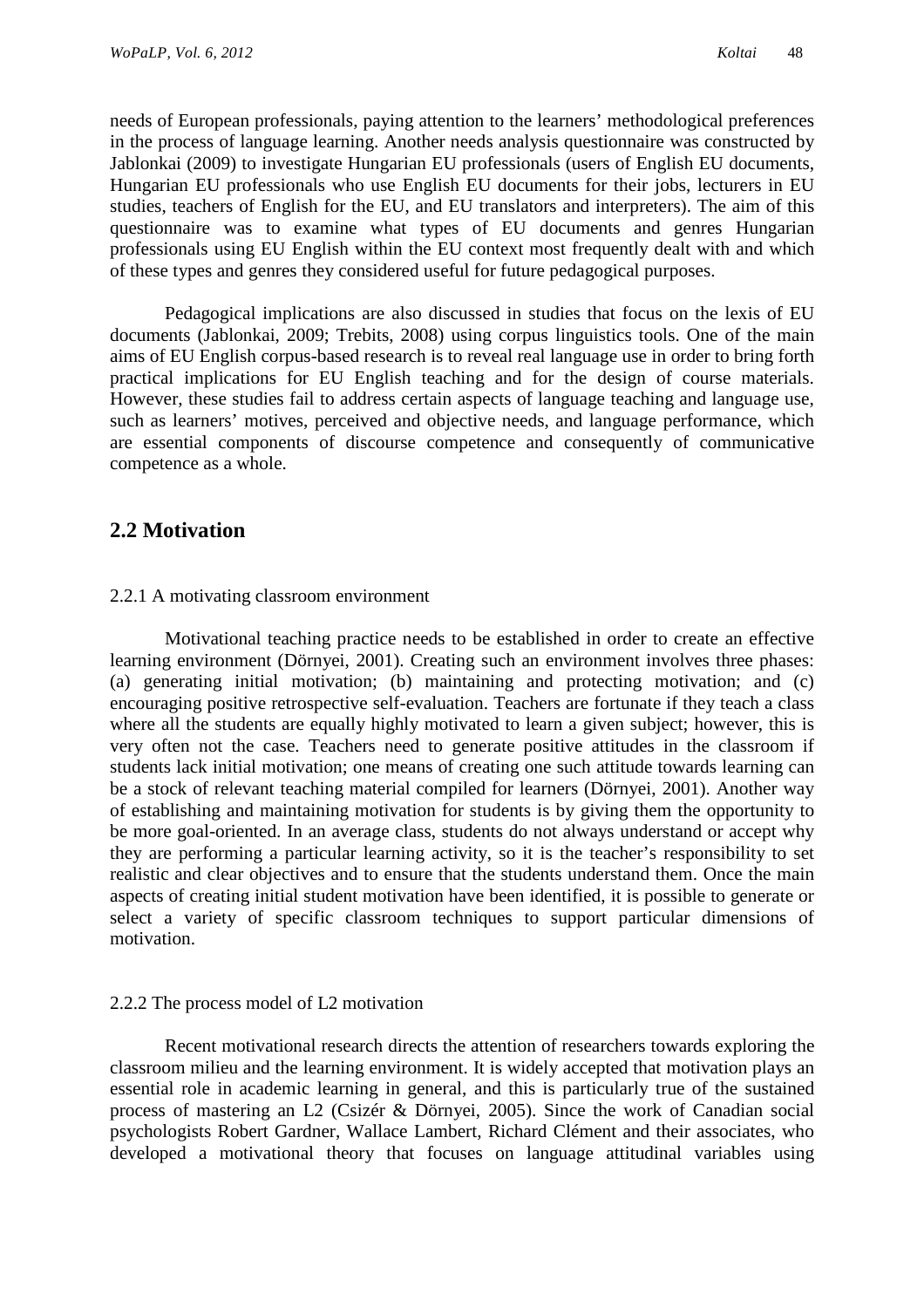standardized assessment instruments, research in the field of motivation has gone through a great deal of change (Dörnyei, 2001).

 According to Shoaib and Dörnyei (2005), the 1990s broadened the perspectives in second language motivational research, combining educational research with the psychology of learning to investigate new motivational dimensions. Researchers argued that the classroom environment had a much stronger motivational impact than had been previously proposed, highlighting the significance of motives associated with the L2 course and teacher and learner groups. This situated approach drew attention to a formerly neglected aspect in research on motivation. Dörnyei and Ottó (1998) argued for a model of motivational theory which would acknowledge the fact that motivation is a dynamically evolving entity.

 Dörnyei (2001) notes that until the early 1990s motivation was seen as a stable learner trait, and the 1990s extended this conception by viewing motivation as a more dynamic factor. Dörnyei and Ottó's 1998 process model of L2 motivation was the forerunner of a relatively neglected aspect of motivation that researchers started to draw attention to: the *dynamic character* and *temporal variation of motivation* (Shoaib & Dörnyei, 2005). This aspect of motivation is seen as a dynamic factor that represents continuous change. "Even during a single L2 course one can notice that language learning motivation shows a certain amount of changeability, and in the context of learning a language for several years, or over a lifetime, motivation is expected to go through very diverse phases" (Shoaib & Dörnyei, 2005, p. 23).

 The most detailed process model of L2 motivation was developed by Dörnyei and Ottó (Dörnyei & Ottó, 1998) and was set up to produce a systematic collection of motivational strategies and to synthesise earlier lines of research (e.g. Heckhausen and Kuhl's Theory of Action Control, see Heckhausen, 1991). The model identifies several separate temporal segments of the motivational process: the *preactional, actional* and *postactional* phases, and describes the motivational influences and action sequences of each stage; it shows how initial wishes and desires are transformed into goals and then into intentions, and how these intentions are pursued, leading to the achievement of a goal and/or to the termination of an action; the process is then concluded by a final evaluation (Dörnyei & Ottó, 1998). Dörnyei underlines the importance of focusing on the temporal aspect of motivation because he believes that it allows researchers to discuss both *preactional choice motivation* (i.e., the motives leading to goal selection and to forming intentions) and volitional/executive factors during the *actional phase* (i.e., motives affecting ongoing learning behaviours) in a unified framework (Dörnyei, 2001).

#### 2.2.3 The dimensions of the process model

 The first dimension of the process model of L2 motivation is the *Action Sequence,*  which represents the behavioural process of learners. According to Dörnyei and Ottó (1998), during the first, *preactional stage,* motivation needs to be generated. This initial phase is referred to as *choice motivation*, because the generated motivation leads to the selection of the goal or task that the individual will pursue. At the *actional stage*, the motivational construct described in the model is referred to as *executive motivation,* because the generated motivation needs to be maintained and protected as long as the particular action lasts. This is especially relevant to sustained activities, such as studying an L2, and to learning in classroom settings where students are exposed to a large number of influences. The *postactional stage* is called *motivational retrospection,* which concerns the retrospective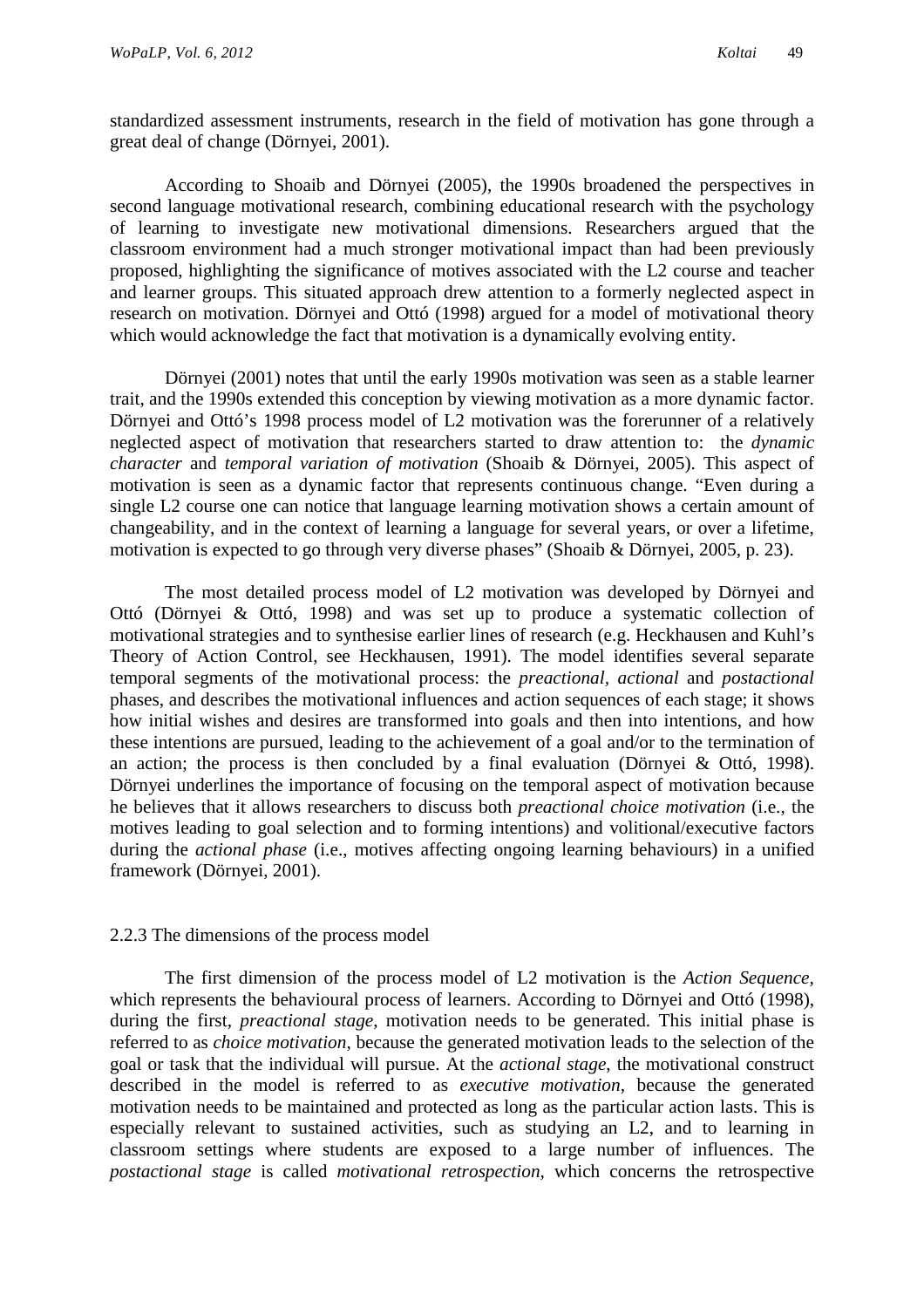evaluation of learners*.* The way students process their past experiences in this retrospective phase will determine the kind of activities they will be motivated to pursue in the future (Shoaib & Dörnyei, 2005).

 The second dimension of the model, *Motivational Influences*, includes motivational forces that underlie the behavioural process. In Dörnyei and Ottó's model, the different stages of the *Action Sequence* are influenced by several factors such as goal setting, intention formation, the initiation of intention enactment, and executive motivational and postactional evaluation.

 As Dörnyei and Ottó (1998) point out, "[m]otivation is the dynamically changing cumulative arousal in a person that initiates, directs, coordinates, amplifies, terminates, and evaluates the cognitive and motor processes whereby initial wishes and desires are selected, prioritised, operationalised, and (successfully or unsuccessfully) acted out" (p.64). In developing my interview guide on student motivation, I adopted this definition and considered motivation as a complex construct involving a number of influences such as subjective values and norms, the incentive value of goal-related actions, outcomes and consequences (instrumentality), the perceived potency of a potential goal, environmental stimuli, language/language-learning-related attitudes, relevance (personal- and setting-related), the degree of self-determination (type of regulation), goal properties, the availability of task opportunities and options, learner beliefs about L2 learning, knowledge of learning strategies, domain-specific knowledge, the quality of a learning experience, the perceived relationship between action and outcome, task presentation, classroom climate and language learning strategies.

 To summarise, this study draws on the contemporary notions and aspects of motivation as mentioned earlier, and considers these aspects of motivation as a composite of concepts that play an influential role over the course of the study's development as a whole. By exploring students' motivation in an EU English class and analysing the views of teacher respondents on the learning motives and objectives of their students, this study hopes to create more awareness of the learning and teaching situation of EU English. Some aspects of the exploration of this particular language setting are expected to be of assistance to designers of materials for EU English.

 The next sections of the paper are dedicated to the description of the research aims and research questions, the method of data collection and analysis, and, finally, the results of the interviews are shown, supplemented by data extracted from the diary I kept of my own classroom experience when teaching EU English.

### **3 Research aims and questions**

 The topic of this study covers two main areas: motivation and materials design (improving the EU English course material). The initial purpose of the research was to collect data on the motivational profiles of EU English students and to obtain their opinions on the teaching material in order to improve it. The main focus of the study – as an initial stage of the larger project – is on the motivation of students to learn EU English complemented by data gained from teacher interviews in order to explore whether the results could lead to the improvement of the teaching material of an EU English course in an EFL language teaching context at a Hungarian university.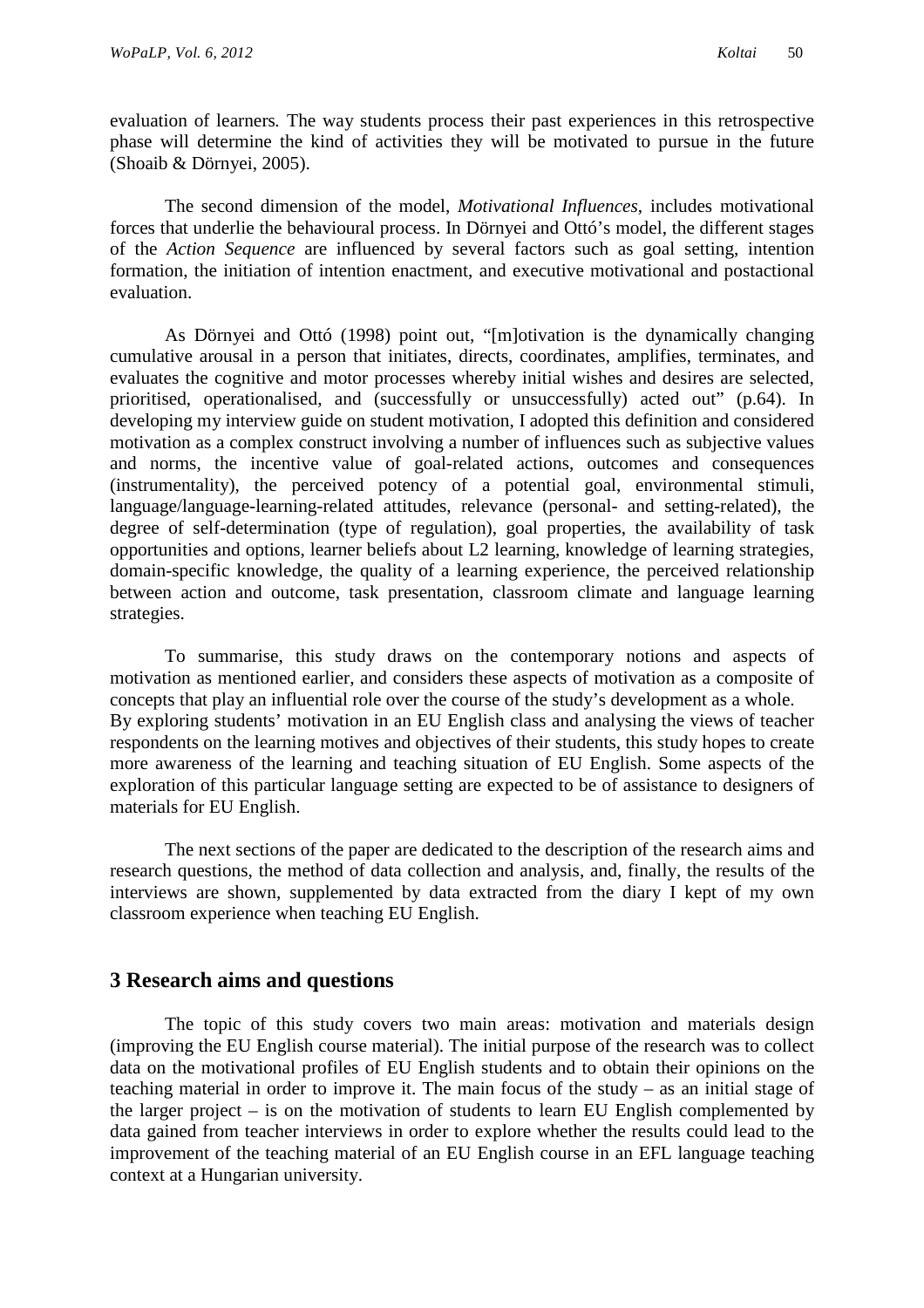An exploratory study of this type presupposes a qualitative approach. Considering the fact that the research study is thus qualitative in nature, research questions "may be formulated at the outset or later on, and may be refined or reformulated in the course of fieldwork" (Miles & Huberman, 1994, p. 23). The present study is therefore guided by the following research questions:

- **RQ1** What motivational profiles do students have in an EU English class?
- **RQ2** How can the motivational profiles of EU English students contribute to improving the design of EU English learning materials?
- **RQ3** How do students taking the course evaluate the available teaching material?

 The next section presents the context of the study and describes the research method applied to the collection and analysis of the data.

### **4 The research method**

#### **4.1 Participants and setting**

 The present study was conducted at the Institute of Modern Languages of the Budapest University of Technology and Economics (BME). The Institute launched an English language optional credit course called *The Language of the European Union* in 2009. The main objective of the course was to give university students a general overview of the history of the European Union and its institutional structure and policies, and to supply students with information about the use of English in the European Union. A course book in different languages (English, French, Italian, Spanish, German, Russian and Hungarian) was therefore designed by the teachers of the Institute. The main objective of the course material was to give university students the opportunity to learn about the specialist vocabulary and terminology used in the EU and to familiarize students with employment-related knowledge, to be used for both written and for oral communication in any field of life where EU language may be used. This instructional context provided appropriate conditions for a research plan where the prolonged engagement of the researcher and the purposive sampling of the study's participants were ensured.

 The selection criteria of the participants were the following: they should be Hungarian university students who have chosen the *Language of the EU* course and have access to the course material. Another criterion was to choose participants with different majors and educational backgrounds, as it was felt that this could highlight various aspects of their motivation. For reasons of triangulation, colleagues teaching the same course, who were expected to give different insights into the topic, were interviewed.

#### **4.2 Participants of the interviews**

 According to Dörnyei, qualitative research involves "data collection procedures that result primarily in open-ended, non-numerical data which is then analysed primarily by nonstatistical methods" (Dörnyei, 2007, p. 24). Thus, the best way to obtain such data is to conduct in-depth qualitative interviews, accompanied by classroom observation.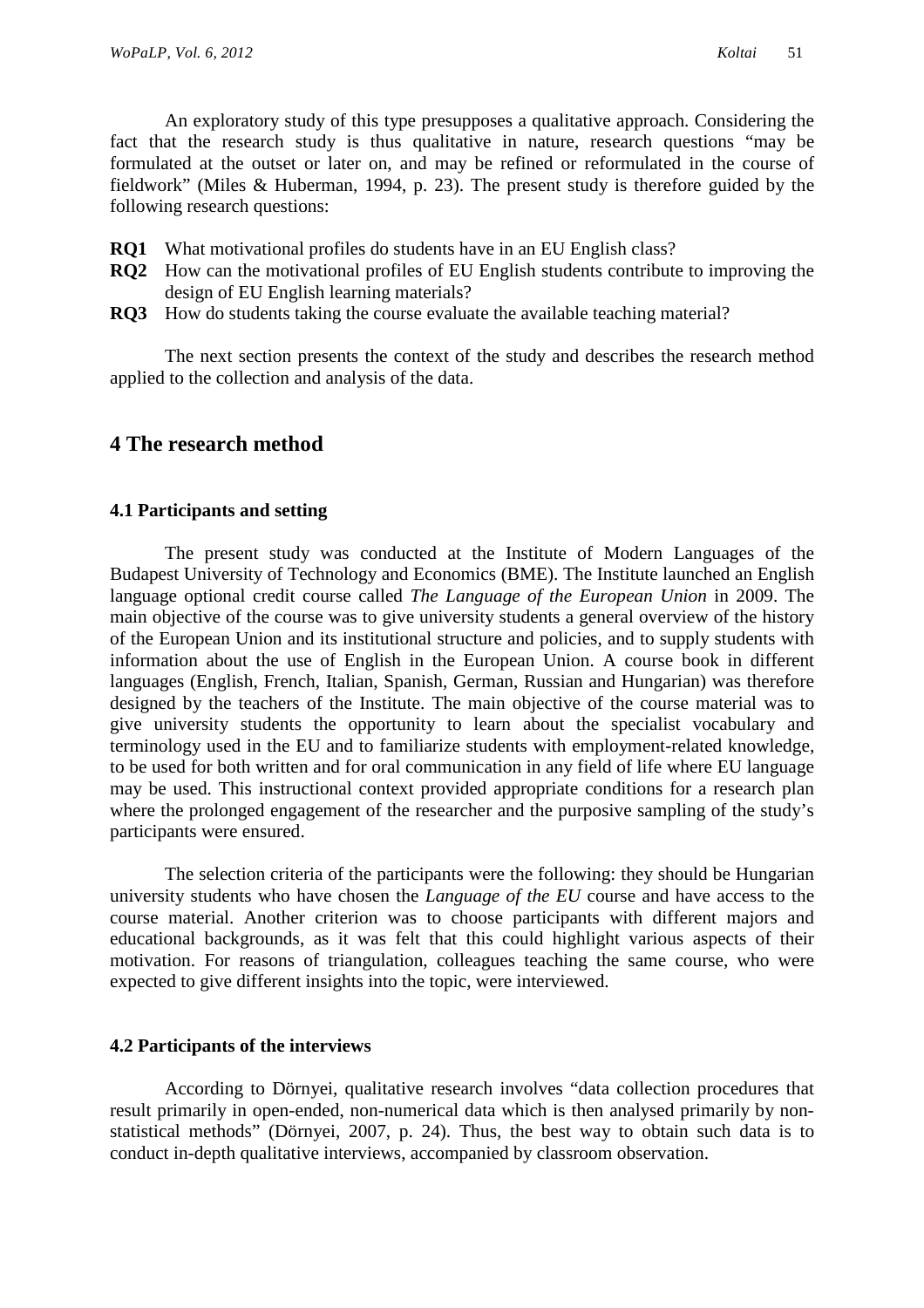Interviews were conducted with ten students and two teachers of EU language courses. *Table 1* summarizes the relevant characteristics of the participants. The students' average age was 22. They attended different faculties of BME majoring in seven different subjects. They all described themselves as speakers of English at B2 level or above. The teachers both teach courses at the Institute, including *Language of the EU*, which they started to teach in 2009, developing the course material in French and in Spanish.

| <b>Students and</b> | Age | <b>Gender</b> | Major                         | Language       |
|---------------------|-----|---------------|-------------------------------|----------------|
| teachers            |     |               |                               | exam           |
| Student 1           | 23  | Male          | <b>Mechanical Engineering</b> |                |
| Student 2           | 20  | Female        | <b>Chemical Engineering</b>   | C <sub>1</sub> |
| Student 3           | 23  | Male          | Regional and environmental    | C <sub>1</sub> |
|                     |     |               | economics                     |                |
| Student 4           | 21  | Female        | International management      |                |
| Student 5           | 21  | Female        | Architecture                  | C <sub>1</sub> |
| Student 6           | 21  | Female        | Chemical engineering          | B <sub>2</sub> |
| Student 7           | 21  | Female        | Civil engineering             | C <sub>1</sub> |
| Student 8           | 23  | Female        | Leadership and organisation   | B2             |
| Student 9           | 22  | Female        | Regional and environmental    | B <sub>2</sub> |
|                     |     |               | economics                     |                |
| Student 10          | 23  | Female        | Civil engineering             | B <sub>2</sub> |
| Teacher 1           | 42  | Female        | French                        |                |
| Teacher 2           | 33  | Female        | Spanish                       |                |

Table 1. Participants of the interviews

### **4.3 The teacher-researcher- participant**

 I myself was another participant of the study as the teacher of the English version of the course; I taught and observed, as well as researched, students taking the EU classes. I interacted with my students, which allowed me to seek answers to my research questions in the original learning environment. Although participant research can be seen as subjective or biased, a participant-researcher position can, in my view, enrich the researcher's exploration in the field, which can be conducive to constructive methods of the research.

### **5 Instruments of data collection and methods of analysis**

### **5.1 Student and teacher interviews**

 For the purposes of the present study, semi-structured interviews were conducted. Such interviews are considered

suitable for cases when the researcher has a good overview of the phenomenon or domain in question to develop broad questions about the topic in advance but does not want to use ready-made categories for responses so as not to limit the depth and breadth of the respondent's story. This format therefore needs an *'interview guide'* which has to be made and piloted in advance (Dörnyei, 2007, p. 120).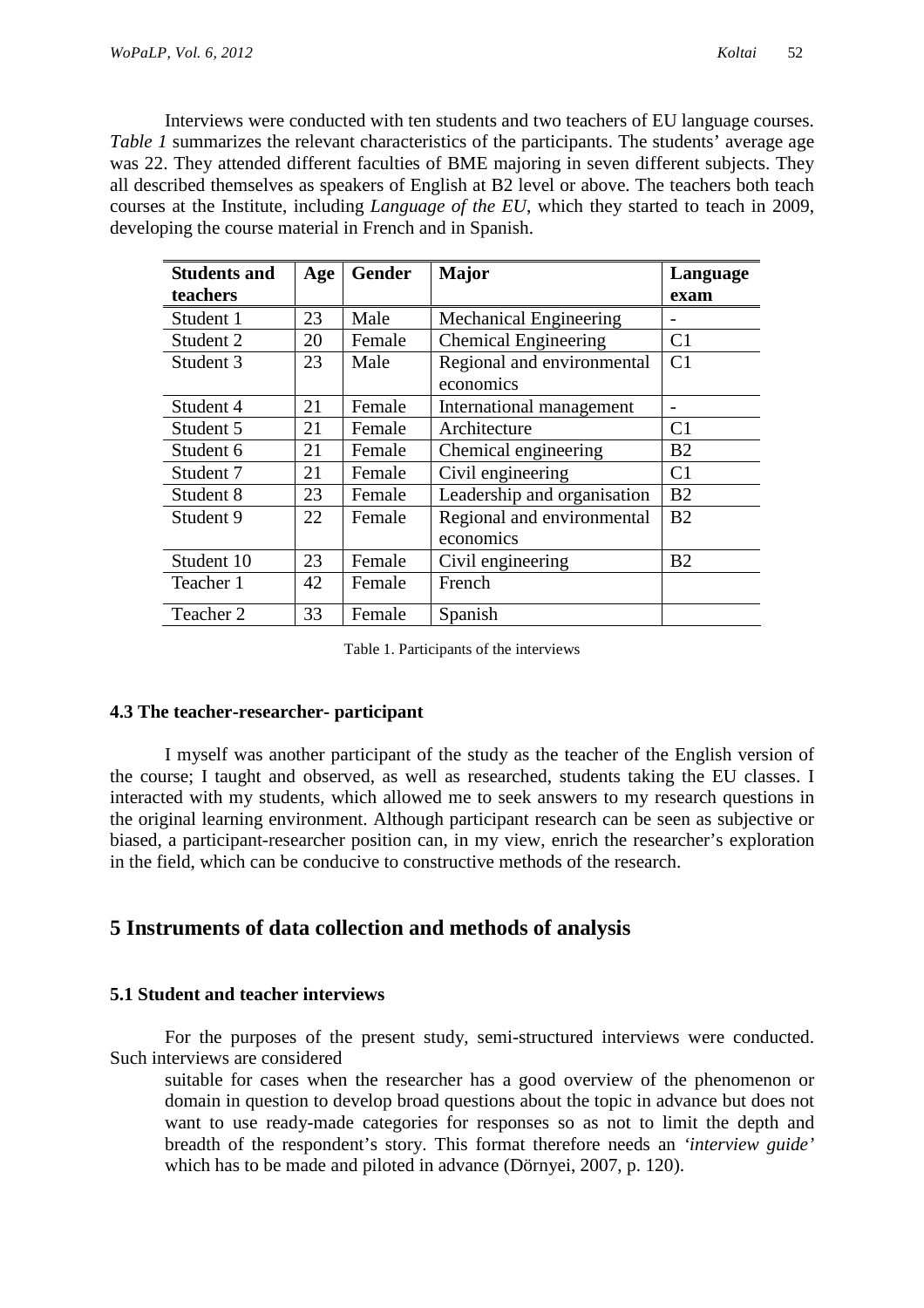Considering the complex and dynamic nature of the term *motivation*, two interview schedules were developed in order to explore the motivational profiles of EU English students at BME. The interview schedules were based on Dörnyei and Ottó's (1998) process model and were designed to cover a wide range of topics concerning motivation in an EU English class and in relation to course material. My goal was to collect information about the students' level of English, the reason for their choice to participate in the course, their interests, their perception of the course and of the European Union, their previous knowledge about EU related issues, and their hopes, desires, wishes, as well as their immediate and future goals in connection with the course, with specialised EU language and with the course book.

 One of the interview schedules was used to conduct interviews with teachers of EU courses in Spanish and French. At the time of the interviews, mine was the only English class, therefore no other English teacher could be involved. However, it seemed likely that the teachers of the other EU courses would contribute valuable insights, particularly since the syllabus they were following and their student population were similar to those in the English course. The second interview schedule was designed to interview students in my own class. Both interviews contained questions about the participants' personal background, general questions about their language knowledge, specific questions about their motivation in connection with EU language learning, and questions about course material.

In order to pilot the schedules, both a student interview and a teacher colleague interview were conducted**.** As a result of the piloting, some of the interview questions were reworded, dropped or extended. The interviews were conducted in Hungarian either in my office or in the classroom. Before starting the interviews with my students and my colleagues, I explained the aims of the interviews and the fact that anonymity would be ensured. The finalised interview schedule for students consisted of 31 questions, while the teacher interview schedule contained 22 questions. (English translations of the interview schedules for the students and teachers can be found in Appendix A and Appendix B respectively.)

### **5.2 Teacher's diary**

 In order to reveal the teacher's viewpoint, I also kept a diary throughout one semester, noting down my thoughts and comments on my laptop immediately after every lesson. These notes included general impressions on student motivation, on what types of activities or exercises students liked and disliked, and on what difficulties I encountered in the lesson.

### **6 Procedures of data analysis**

 The interviews were recorded and transcribed. The twelve interview transcripts yielded about 10,000 words of data; the length of the interviews was between 13 and 30 minutes. They were coded and analysed based on the constant comparative method of data analysis (Maykut & Morehouse, 1994), which involves a four-step procedure:

- 1. Inductive category coding and the simultaneous comparison of units of meaning across categories
- 2. Refinement of categories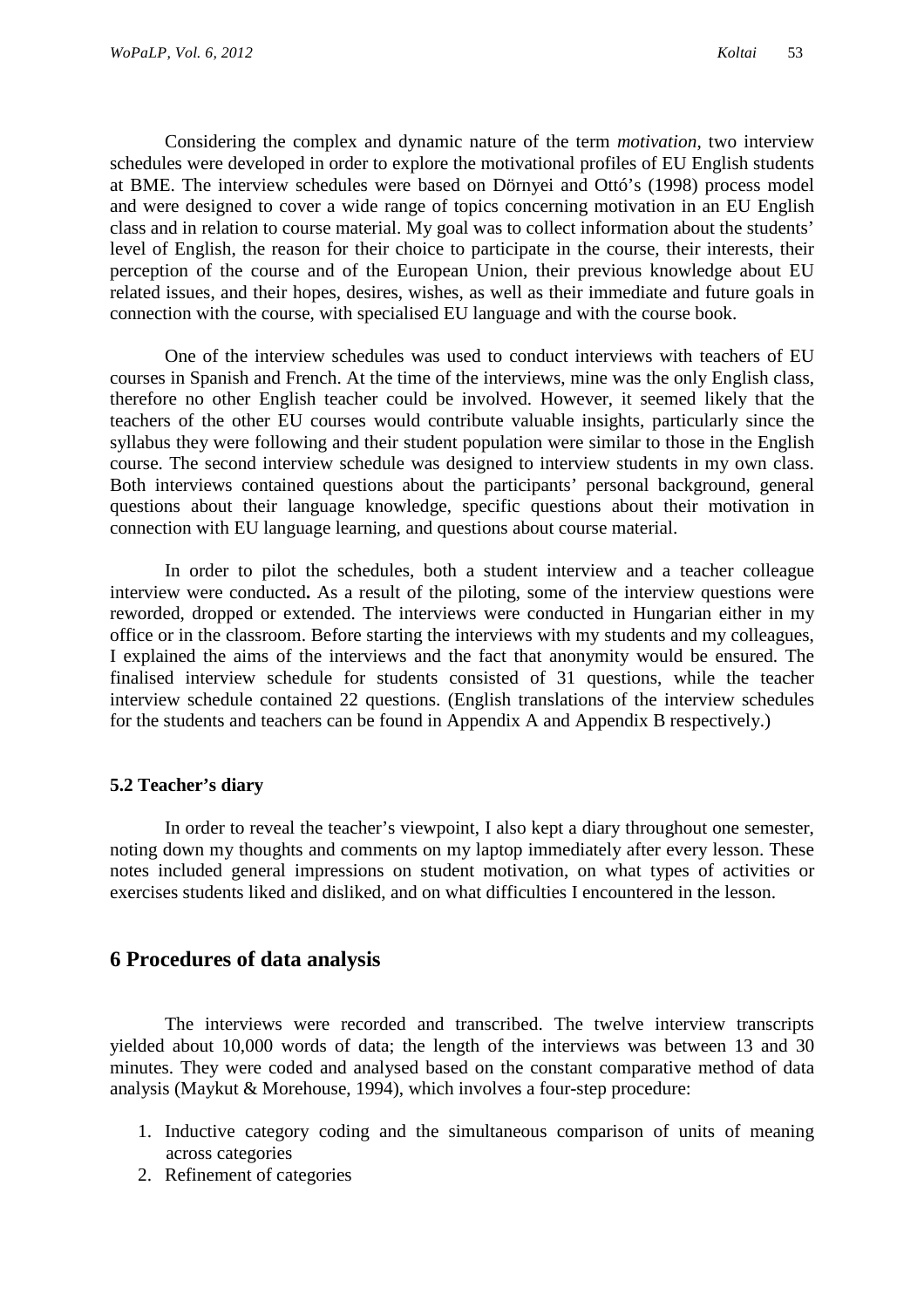- 3. Exploration of relationships and patterns across categories
- 4. Integration of data that yield an understanding of the people and setting being studied (Maykut & Morehouse, 1994, p.134)

 The very first step of the analysis was rereading the data and becoming familiar with the ideas emerging from the transcripts. I first identified emerging themes and patterns by observing the recurring ideas. The most important emerging themes were the following:

- *the learners' attitudes towards:* learning English, learning the specialist language of the EU, and the EU
- *the learners:* the students' level of English, the students' hopes, desires, wishes, the students' efforts, the students' needs, and the students' immediate and future goals
- *student interest:* cultural, work-related issues, language related issues, and students' social environment
- *student motivation:* external influences, internal influences, and instrumental
- **the role of the teacher:** the teacher's personality, the role of the teaching material, and the positive and negative characteristics of the teaching material
- *the role of the tasks:* task presentation, lack of tasks, theoretical and practical knowledge
- *the role of discourse analysis:* written corpus, specialist vocabulary, and translation.

 The emerging themes were reduced to the most important categories later in the course of the analysis, on the basis of their relevance to the research topic and questions.

# **7 Results and discussion**

 In this section, data gained from the research instruments will be presented in order to answer the research questions. Firstly, the results of the student interviews will be shown, then the teacher interviews will be discussed and, finally, data from the teacher's diary will be added to the results.

### **7.1 The students' beliefs, feelings and values**

 One of the categories established through the process of the analysis was *beliefs, feelings and values related to the process of learning EU English*. All the student respondents of the interviews associated some kind of belief, feeling or value related either to the European Union or to the usefulness of learning EU English for Specific Purposes.

The word 'possibility' characterizes the majority of the students' responses when they talked about the EU and the usefulness of its language. In most responses, ideas corresponding to the following samples can be observed:

An advantage in the EU for me is that it provides the possibility to study or work abroad.  $(S/1)^1$ 

 It is possible to travel and study…the EU enhances the cooperation and transparency among its members. (S/2)

 $\overline{a}$ <sup>1</sup> Quotations from the interviews have been translated from Hungarian and are identified by the numbers assigned to the students and teachers.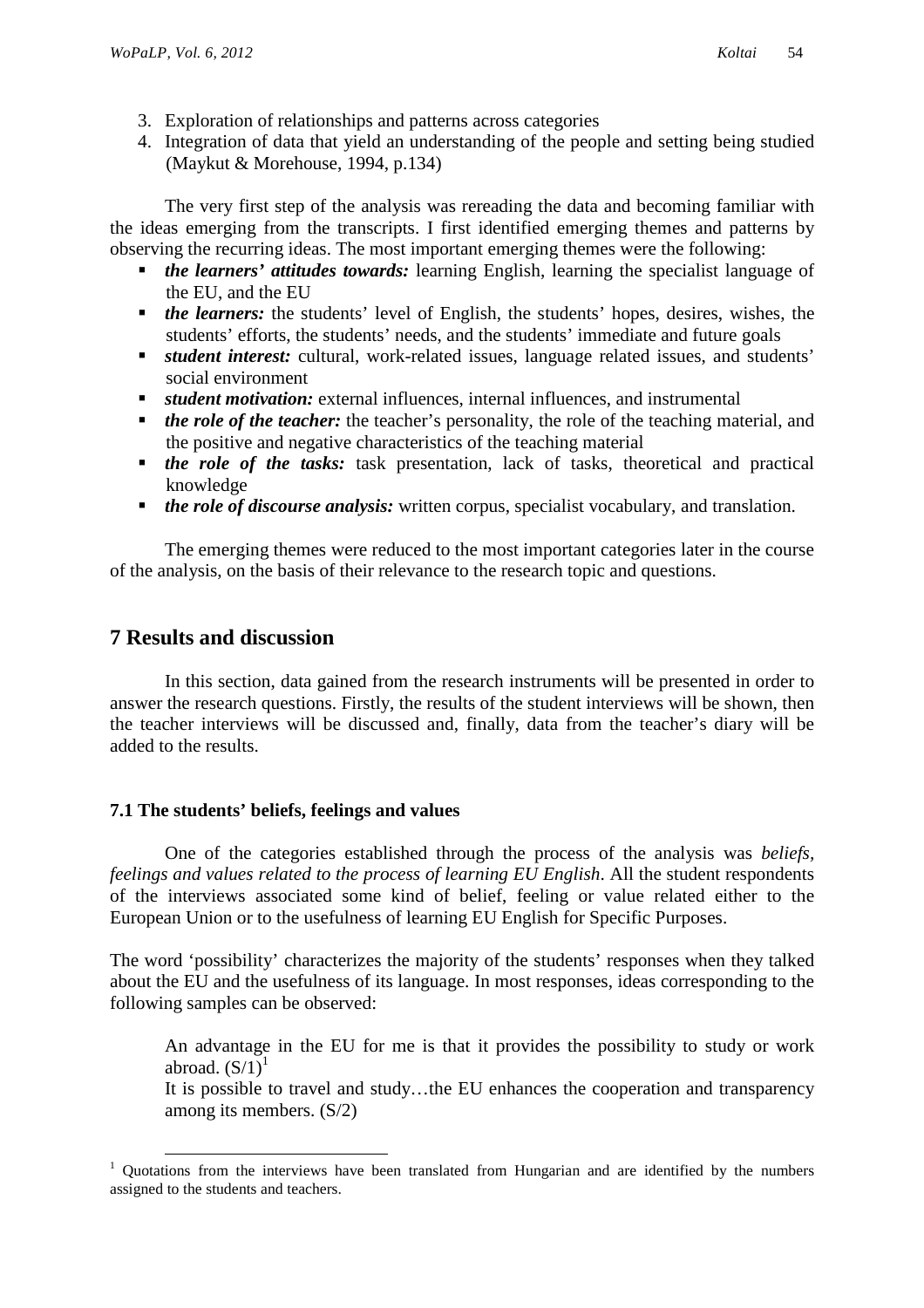Other recurring expressions describing the students' beliefs and values relating to the EU English course are 'general education', 'communication abroad' and 'workplace expectations'.

 I do not think I would like to work in the EU, but learning about it is part of one's general education and it is a bonus to learn it in English. (S/2)

 The students think that nowadays it is essential to possess at least some basic knowledge about the EU, and this was one of their reasons for choosing the course. On the other hand, the motivation for their choice is not wholly different from the motivation of language students in general English classes: they want to practice English or they would like to maintain the level of language competence they had previously attained.

 I have not thought of learning the language of the EU before. The truth is that I have chosen this course to learn English, but I was glad that the two were combined, so I can practice my English and learn something new at the same time. (S/5)

 The students feel it is advantageous for them to participate in an EU English course because they hope the course will give them the possibility to communicate and it may help them to be more successful in a future workplace. However, before the course and at the beginning of it, it was not quite clear to them whether they knew the difference between learning general English and learning EU English for specific purposes. By no means all of them were aware of the specificity of the language to be learnt during the course.

 It is good for me to learn EU English because without it I would not be able to communicate in Europe. It is a general expectation at workplaces today to contact foreign partners and to communicate with them. I would be excluded from a lot of opportunities if I did not work on my English. (S/3)

*Student 1* explains why he believes it is useful for him to learn the language of the EU:

 I think as we are one of the Member States of the EU and we do business with it and we are economically involved in the EU, we must be able to communicate with the foreigners and we might need it anywhere so it is very important to communicate with others.  $(S/1)$ 

### **7.2 The students' motivational orientation**

 Another important provisional category I could identify, based on the emerging themes of the interviews, was the students' motivational orientation, which refers to what goals students wish to reach by studying EU English. The language learning goals of students are generally influenced by the social context in which they learn a language. Their motivation is also shaped by the values the society attributes to the knowledge of the particular language (Csizér, Kormos, & Sarkadi, 2010).

 In the interviews, one can see how the immediate and future goals of the students overlap. The immediate goals relate to improving English language competence, obtaining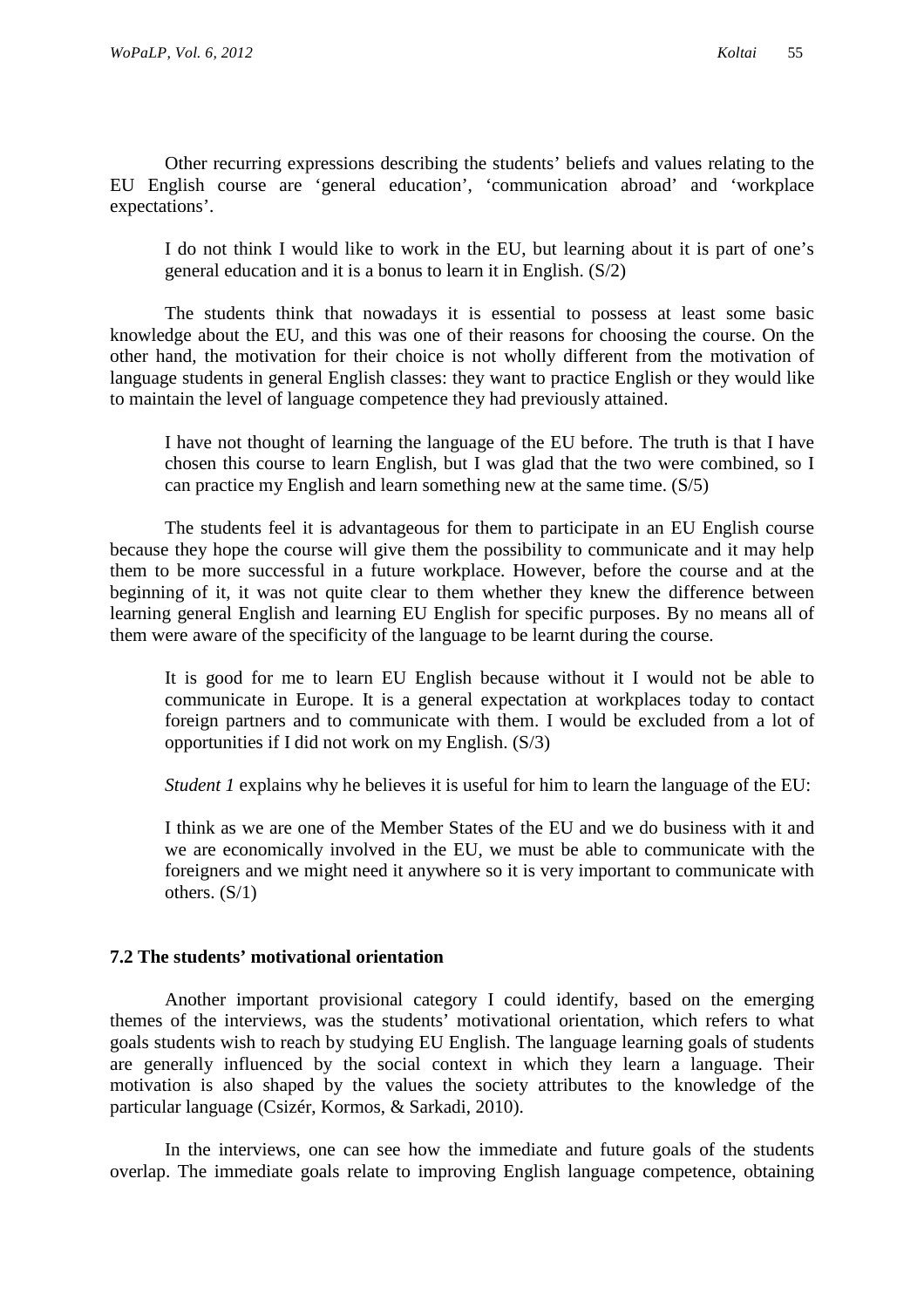advanced level language examinations, enlarging vocabulary and getting to know the specialist terminology of the EU, widening knowledge of EU institutions and EU related topics. Talking about their aims, the students frequently start to talk about their future goals, which are mainly instrumental ones.

Well,  $[my\text{ goal is to learn}]$  the specialist language of the EU and to be able to speak about EU related issues in English. I not only want to learn English, but I would also like to learn this English and about the whole EU, its institutions, what it does, what it did in the past, what kind of strategies it has, what goals the EU wants to achieve in the future; I would like to get to know this and I would like to learn about it in English.  $(S/4)$ 

 Future goals, as mentioned before, generally connect the knowledge to be acquired with future study plans and employment.

 I would like to go to France and study there, maybe work there later. Though the French speak their own language, there are EU institutions in France where English can be used. I hope this language will be important in the future. (S/6)

In another quote *Student 3* mentions*:* 

I think I will need it when I start to work or launch my own enterprise. (S/3)

 While at the beginning of the interviews when the students were asked about their wishes, beliefs and desires concerning the usefulness of the course, they did not talk about instrumental goals or hopes, questions investigating their goals reveal some kind of modification compared to what emerged on the basis of the initial answers. As we proceeded with the questions, the students mentioned more explicitly that they would like to use the opportunity of learning EU English to enhance their employability.

#### **7.3 Foreign students in the classroom**

 The last category I identified when analysing the students' responses was the learning environment/method of teaching/tasks/materials used in the classroom. When asked about the classroom learning environment, the students tended to mention that they enjoyed working in teams and were highly motivated by working together with foreign students, primarily the Erasmus students who were their classmates. The students felt that their foreign peers contributed to the good ambiance of the lessons, as well as to widening the scope of the course objectives.

 It is always enjoyable when they [foreign students] make a presentation on how these things go on in their countries. (S/5)

 I would be glad if there were more foreign students. I really like talking to them, though we do not always talk about EU English, but I think we can talk about a lot of very interesting things, and we are also obliged to speak English. (S/2)

 The presence of international students in the class raises an interesting question from the point of view of materials design. The course material was originally compiled for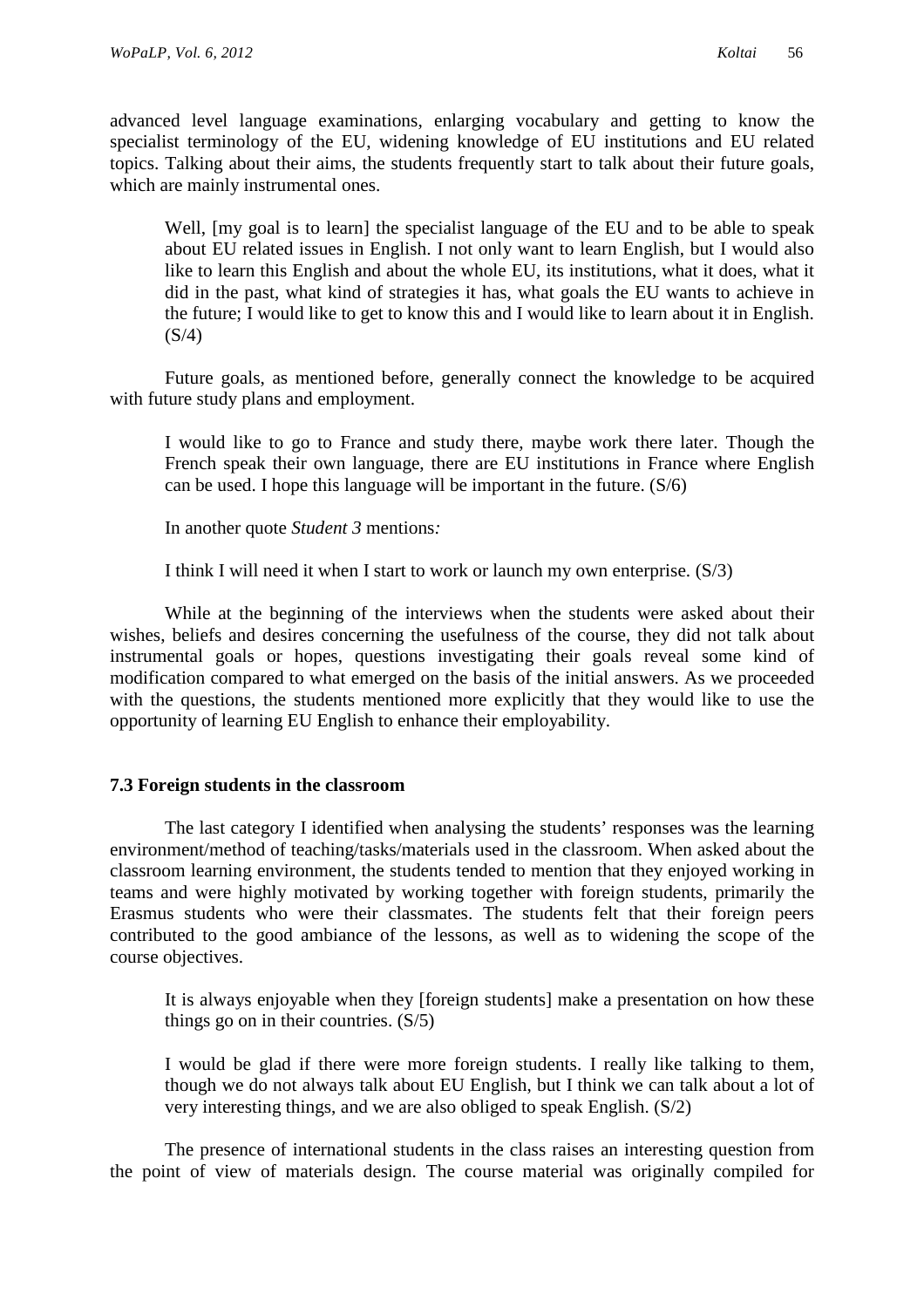Hungarian students, including translation from English into Hungarian or vocabulary related tasks, which focus on English-Hungarian EU terminology. Therefore, some of the tasks or activities of the course book, including Hungarian words or translation, should be modified to make the class work more cohesively and to facilitate the teacher's task by not excluding foreign students from the mentioned activities.

### **7.4 Motivated by the teaching material?**

 The students generally told me straightforwardly what they liked and disliked in the book:

 I think the book we are using is good, full of details and information. The smaller picture illustrations and anecdotes make it more interesting. It asks about our personal opinion and it motivates students. (S/1)

 This response may not be the most unbiased one; the general picture of the students' likes and dislikes is somewhat less idyllic. The students frequently criticized the format, the length and the editing misprints of the book, whilst some of them even mentioned that the teaching material was too extensive compared to the length of the course. They missed illustrations and colours in the course book and some said that more glossaries of terms would have helped them to acquire the new vocabulary.

At first glance, the book looks unexciting, being black and white. I think it would be more motivating in colour and better formatting would also be needed. (S/1)

 I would like to enlarge my vocabulary on the EU, I think more vocabulary-related tasks in the book would support this. (S/2)

 As for the positive opinions, the students praised the topics covered by the book, especially in the units related to employment and studies abroad. They liked the fact that the book contained translation exercises and situations to be acted out in pairs or in groups. They particularly liked writing up the Europass CV and talking about EU job application forms.

#### **7.5 And what do the teachers think?**

 The teacher interviews were conducted in order to shed light on the views of teachers who compiled teaching materials for EU classes. However, they teach other languages, namely French and Spanish. As explained earlier, interviews with teachers of other English classes could not be carried out, as I was the only teacher of EU English at the institute. However, the interview data gained from the teacher interviews presented here contain ideas that are either comparable to the views of students or complement them.

 The two teachers who were interviewed had rather different ideas about the type of motivation which they believed influenced BME students to learn the specialist language of the EU. The teacher of the French class mainly identified future instrumental goals: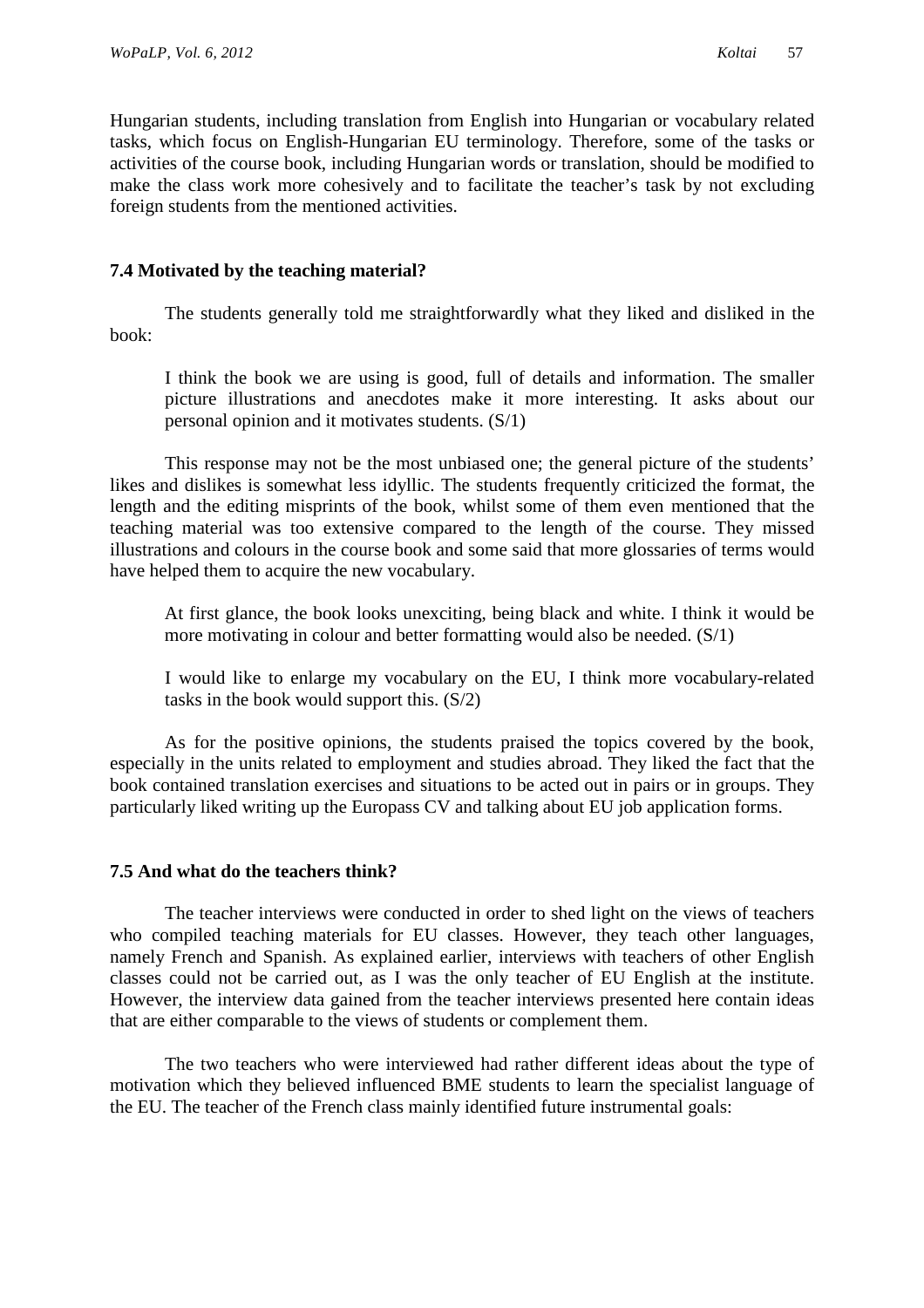A lot of students come to this class because they want to get a scholarship abroad or they would like to find a job in Europe after graduation. There are many ambitious engineering or economics majors so I can very easily imagine that they will apply for a position abroad. (T/1)

 The teacher of the Spanish class approached the issue rather from a linguistic perspective and above all emphasized the students' language learning aims that she noticed in her class.

 In my view, what motivates them is to pick up a different type of vocabulary, or to learn the same thing about the EU that they may have learnt before but that is now a whole new vocabulary, whereas we, for instance, talk about legislation, or the institutions. They can learn the names of the institutions in Spanish, then they can compare them to the Hungarian counterparts... the same is true of topics such as education, environment, employment, etc. I think they primarily want to learn Spanish in this course.  $(T/2)$ 

 Speaking about the tasks and activities preferred by students, the teachers agreed with some of the students' preferences and added what they thought the students enjoyed in their classes and what, according to them, should additionally be taught. Furthermore, some ideas emerged about the desirable learning environment for an EU class.

 They like being actively involved in class work. They also very much enjoy when they have to research something individually and make a presentation on a specific subject. They like browsing the Internet for particular pieces of information. (T/1)

 I am lucky that the course takes place in the computer room. I prepare videos to be watched and listened to. When they made a presentation, they also included some kind of video too because they like to listen to real language use. Then we could discuss these videos and there were debates on them, so this is a kind of complex activity. I think what they really enjoy is speaking, not the reading or writing tasks. (T/2)

### **7.6 Teacher's diary**

 The diary I was systematically keeping after each class allowed me to complement the interview data with an insider's, observation-based view of student motivation, likes, dislikes and overall satisfaction with the course and the course material.

 With regard to the teaching material, what I noted down is that it is too extensive compared to the length of the semester, which poses problems in the organisation and planning of lessons. The students favour the units of the course book that they think can serve their own immediate and future goals. These goals overlap and vary, as previous needs analysis and pilot interview results have shown.

 The content of the diary underpins some of the findings of the interviews. Having taught three semesters of EU English, I have found that the students were especially motivated by work-, education- and communication-related topics and tasks. My diary also suggests that, in some way, the students struggle with the level of EU texts, partly due to their general intermediate level of English and the specialist vocabulary of the texts. However,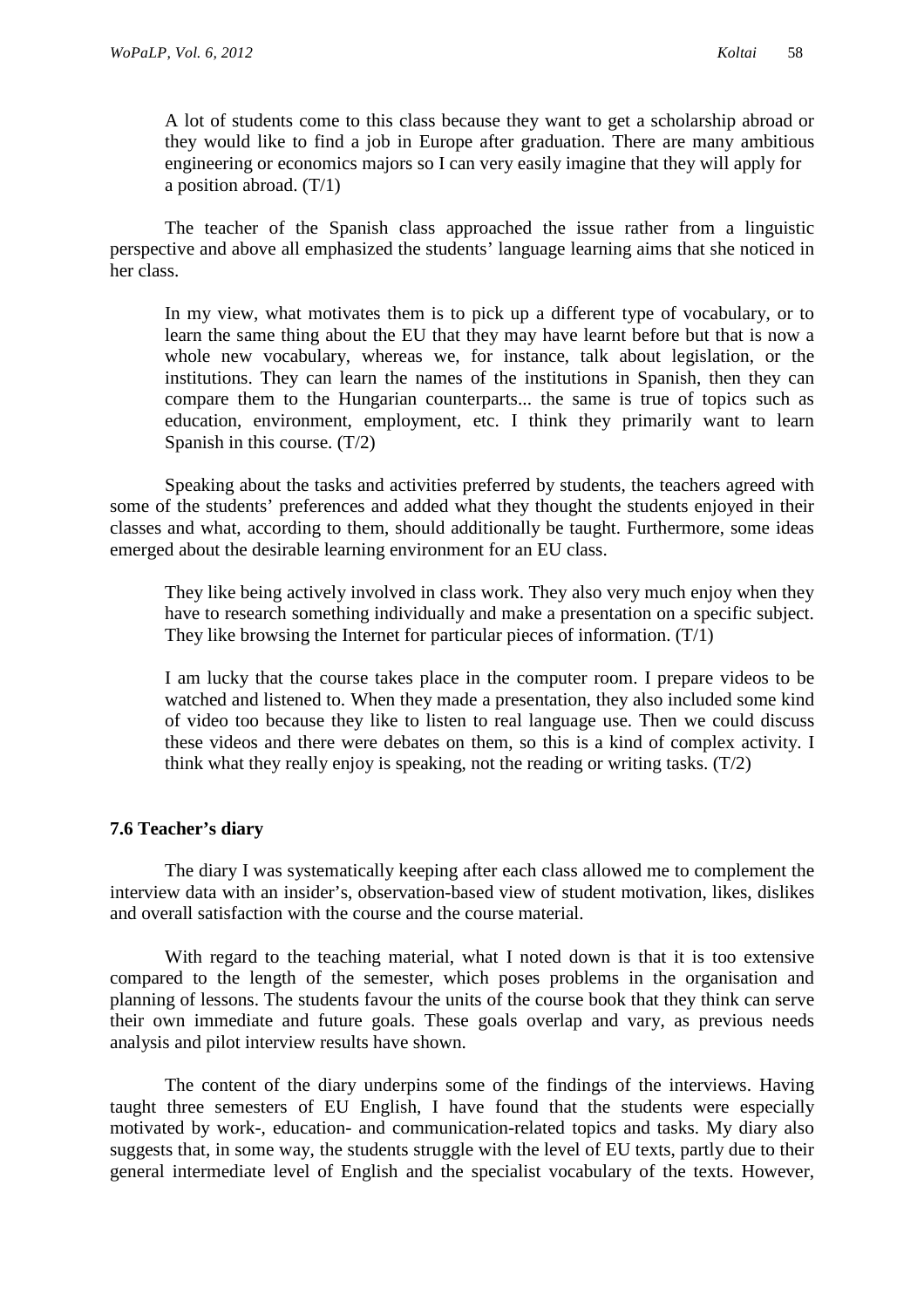specialist vocabulary needs to be taught in an EU English class, and appropriate exercises need to be developed for this purpose. In my opinion, students are also greatly interested in the current events and changes taking place in the EU and feel strongly about the importance of Hungary playing an active role in the life of the EU; therefore, information on such topics could also be included in the book. Despite the wide range of activities and topics that would be important and useful, it should not be forgotten that the course lasts one semester and comprises only fourteen 90-minute lessons. This is a significant aspect of the course that should not be ignored if we intend to improve the supply of materials.

 To summarise, the student and teacher interviews highlight some of the problems I have experienced, either with regard to the course content or to the course book. However, analysis of the interview data suggests that further investigation would be needed in order to establish of the students' objective language and communication needs in the envisaged target situations, thus creating a preliminary syllabus inventory that would contribute to a successful syllabus design and the improvement of the teaching material.

### **8 Conclusions and implications**

 The present paper aimed to uncover the motivational profiles that university students show in an EU English class at BME. Data was supplemented by teachers' experiences in EU language classes.

 The results suggest that university students coming to an EU English course are motivated by feelings, beliefs and values, which are best described by the following terms: opportunities in the EU, possibilities of working and studying in the EU, obtaining general knowledge about the EU, communicating abroad and future workplace expectations towards employees. The students' immediate and future goals are interdependent. They participate in the EU English class to improve their language competence, and the *actional phase* of the learning process influences them to generate future instrumental ideas or objectives. One of the limitations of the study is that it has not examined the *postactional phase*, which could provide information and feedback on the motivational strategies of the students in the light of their course evaluation. The teacher interviews also indicate that the students are motivated by the opportunity to become more confident users of the language they learn, and at the same time they are motivated by current events and changes of the EU and have instrumental goals in an EU language class. The teacher's diary complements the findings and strengthens the opinions of the students and of the teachers.

 Conducting interviews with students and asking them about the components of a course is an illuminating procedure for a teacher. Playing an active role in the research process by involving my own students has allowed me to understand how much careful preparation and previous knowledge are essential to building up the components of a newly introduced syllabus. The results of the interviews indicate that students taking an EU English class at BME think that some components of the course book should be changed to better motivate students and to meet their expectations of the teaching content.

 Future directions of the research will include conducting a complex linguistic needs analysis before the course by means of a questionnaire on my students' knowledge of the EU and linguistic knowledge, developing assessment criterion of learners' achievement, a thorough document analysis of the teaching material based on the results of previously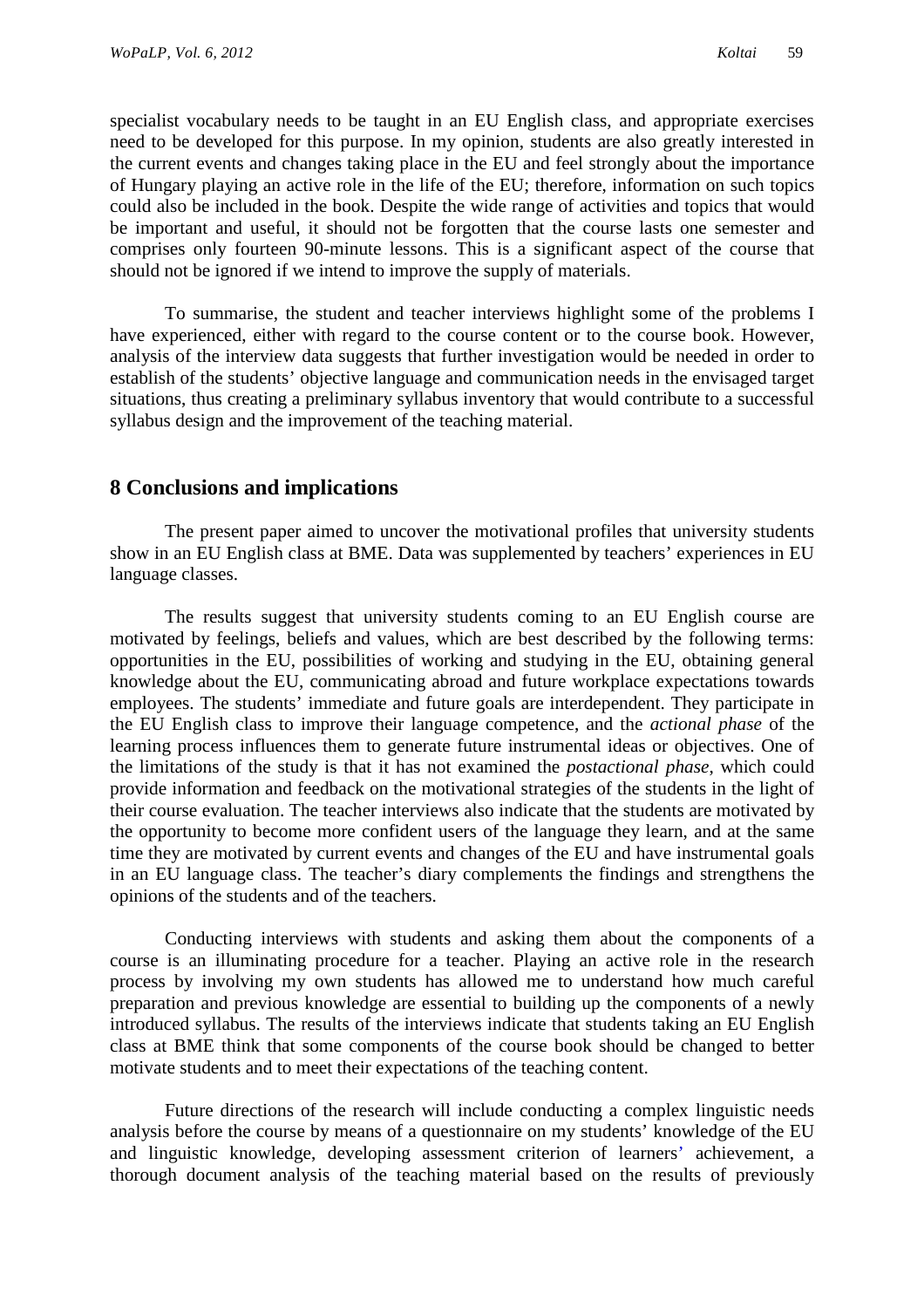conducted surveys, and conducting interviews with teacher-researcher informants of other higher education institutions to obtain a broader view of the issues explored. Further interviews or questionnaires addressed to particular representatives of the possible prospective employers of students are also planned steps in the exploration of the topic under investigation.

*Proofread for the use of English by: Christopher Ryan, Eötvös Loránd University, Budapest and Laura Brown, Australian National University* 

### **References:**

- Crookes, G., & Schmidt, R. W. (1991). Motivation: reopening the research agenda. *Language Learning, 41*(4), 469−512.
- Csizér, K., & Dörnyei, Z. (2005). Language learners' motivational profiles and their motivated learning behaviour. *Language Learning, 55*(4), 613−659.
- Csizér, K., Kormos, J., & Sarkadi, Á. (2010). The dynamics of language learning attitudes and motivation: Lessons from an interview study of dyslexic language learners. *The Modern Language Journal, 94*(3), 470−487.
- Dörnyei, Z. (2001). New themes and approaches in L2 motivation research. *Annual Review of Applied Linguistics, 21,* 43−59.
- Dörnyei, Z. (2007). *Research methods in applied linguistics. Quantitative, qualitative and mixed methodologies.* Oxford: Oxford University Press.
- Dörnyei, Z., & Ottó, I. (1998). Motivation in action: A process model of L2 motivation. *Working Papers in Applied Linguistics, 4,* 43−69.
- Dróth, J. (2000). Legyen egységes az Európai Unió terminológiája! Az EU adminisztratív közigazgatási nyelvezetének magyar fordítása. [The Hungarian terminology of the European Union should be uniform! Hungarian translation of the EU's language of public administration]. *Magyar Nyelvır, 124*(3), 287–97.
- Fischer, M. (2006). Translation (policy) and terminology in the European Union. Paper presented at the International Conference on Terminology, Lessius University, Antwerpen.
- Fischer, M. (2007). Fordításpolitika és terminológia az Európai Unióban [Translation policy and terminology in the European Union]. In P. Heltai (Ed.), Nyelvi modernizáció – szaknyelv, fordítás, terminológia [Linguistics modernisation – LSP, translation, terminology], a MANYE 2006. évi XVI. kongresszusának kötete [Proceedings of the 16th Hungarian Applied Linguistics Congress], (pp.806−811). MANYE − Szent István Egyetem, Pécs − Gödöllı.
- Fischer, M. (2009). Európai uniós tartalmak közvetítése idegen nyelve(ke)n. [The conveyance of EU contents in foreign languages]. *Porta Lingua*, *7*, 31−38.
- Gazzolla, M. (2006). Managing multilingualism in the European Union: Language policy evaluation for the European Parliament. *Language Policy*, *5,* 393−417. Heckhausen, H. (1991). *Motivation and action.* New York: Springer.
- Jablonkai, R. (2009). In the light of: A corpus-based analysis of lexical bundles in two EU related registers. *WoPaLP, 3*, 1−27. Retrieved October 15, 2010, from http://langped.elte.hu/WoPaLParticles/W3Jablonkai.pdf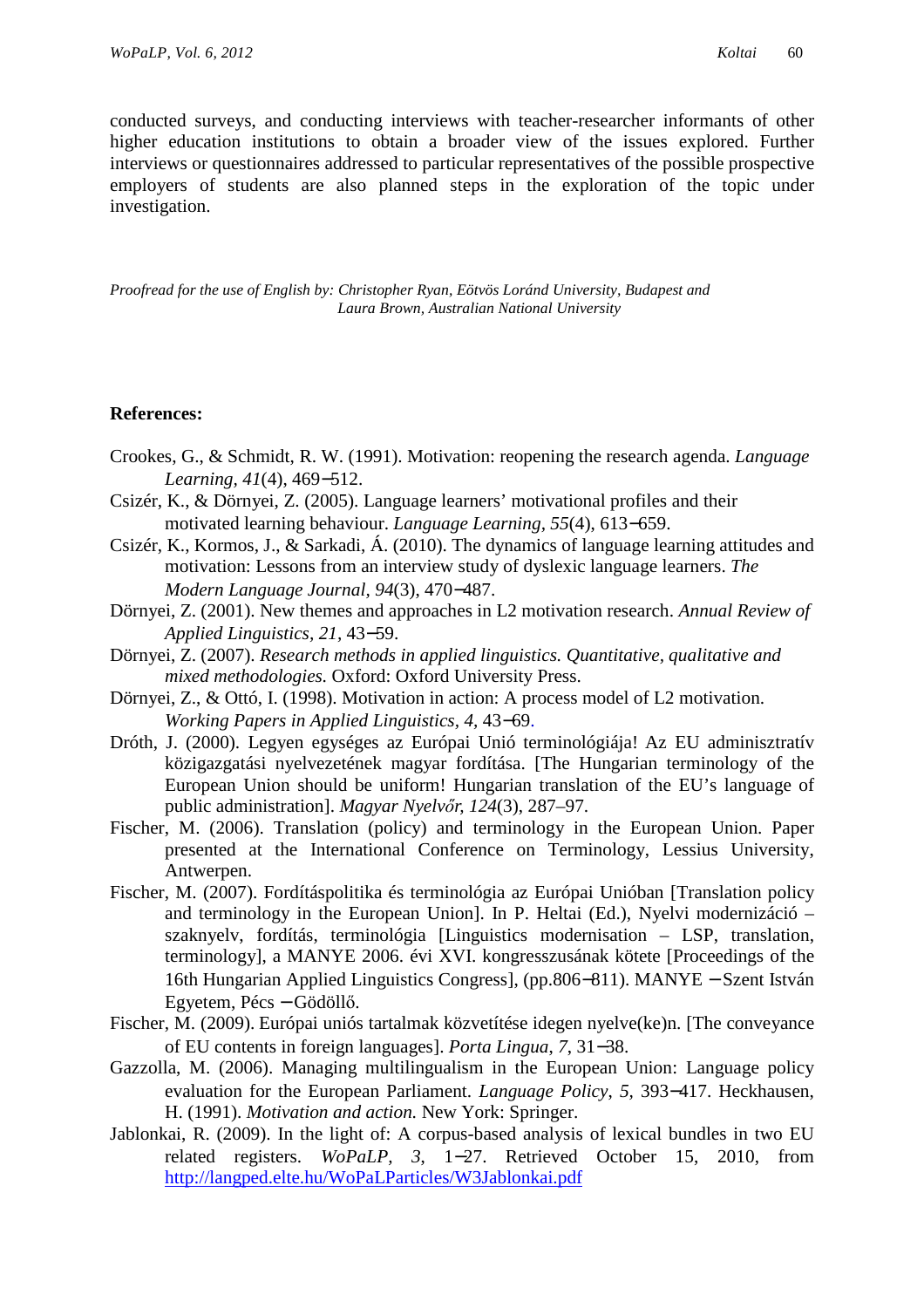- Károly, K. (2007). *Szövegtan és fordítás.* [Text linguistics and translation]. Budapest: Akadémiai Kiadó.
- Klaudy, K. (2001). Mit tehet a fordítástudomány a magyar nyelv "korszerősítéséért"? [What can translation studies do to "modernise" the Hungarian language?] *Magyar Nyelvır, 125*(2), 145−152.
- López, Á. L., & Cañado, M. L. P. (2001). Needs analysis of ESP learners in the Commission of the European Union. In S. Posteguillo, I. Fortanet, & J. C. Palmer (eds.), *Methodology and new technologies in LSP* (pp.293\_305). Castellón de la Plana: Universitat Jaume I.
- Maykut, P., & Morehouse, R. (1994). *Beginning qualitative research: A philosophic and practical guide.* London: The Falmer Press.
- Miles, M. B., & Huberman, L. M. (1994). *Qualitative data analysis* (2nd ed.). Thousand Oaks, CA: Sage.
- Pym, A. (2000). The European Union and its future languages: questions for language policies and translation theories. *Across Languages and Cultures*, *1*(1), 1−17.
- Shoaib, A., & Dörnyei. Z. (2005). Affect in life-long learning: exploring L2 motivation as a dynamic process. In P. Benson, & D. Nunan (eds.), *Learners' stories: Difference and diversity in language learning* (pp.22−41). Cambridge: Cambridge University Press.
- Tosi, A. (2003). *Crossing barriers and bridging cultures: The challenges of multilingual translation for the European Union*. Clevedon: Multilingual Matters.
- Trebits, A. (2008). English lexis in the documents of the European Union A corpus-based exploratory study. *WoPaLP, 2*, 38−54. Retrieved October 15, 2010, from http://langped.elte.hu/WoPaLParticles/W2Trebits.pdf
- Trebits, A. (2009). Conjunctive cohesion in English language documents A corpus-based analysis and its implications. *English for Specific Purposes, 28*(3), 199−210.
- Trosborg, A. (1997). Translating hybrid political texts. In A. Trosborg (Ed.), *Text typology and translation* (pp.145−159). Amsterdam, Philadelphia: John Benjamins.
- Truchot, C. (2002). *Key aspects of the use of English in the European Union.* Strasbourg: Council of Europe.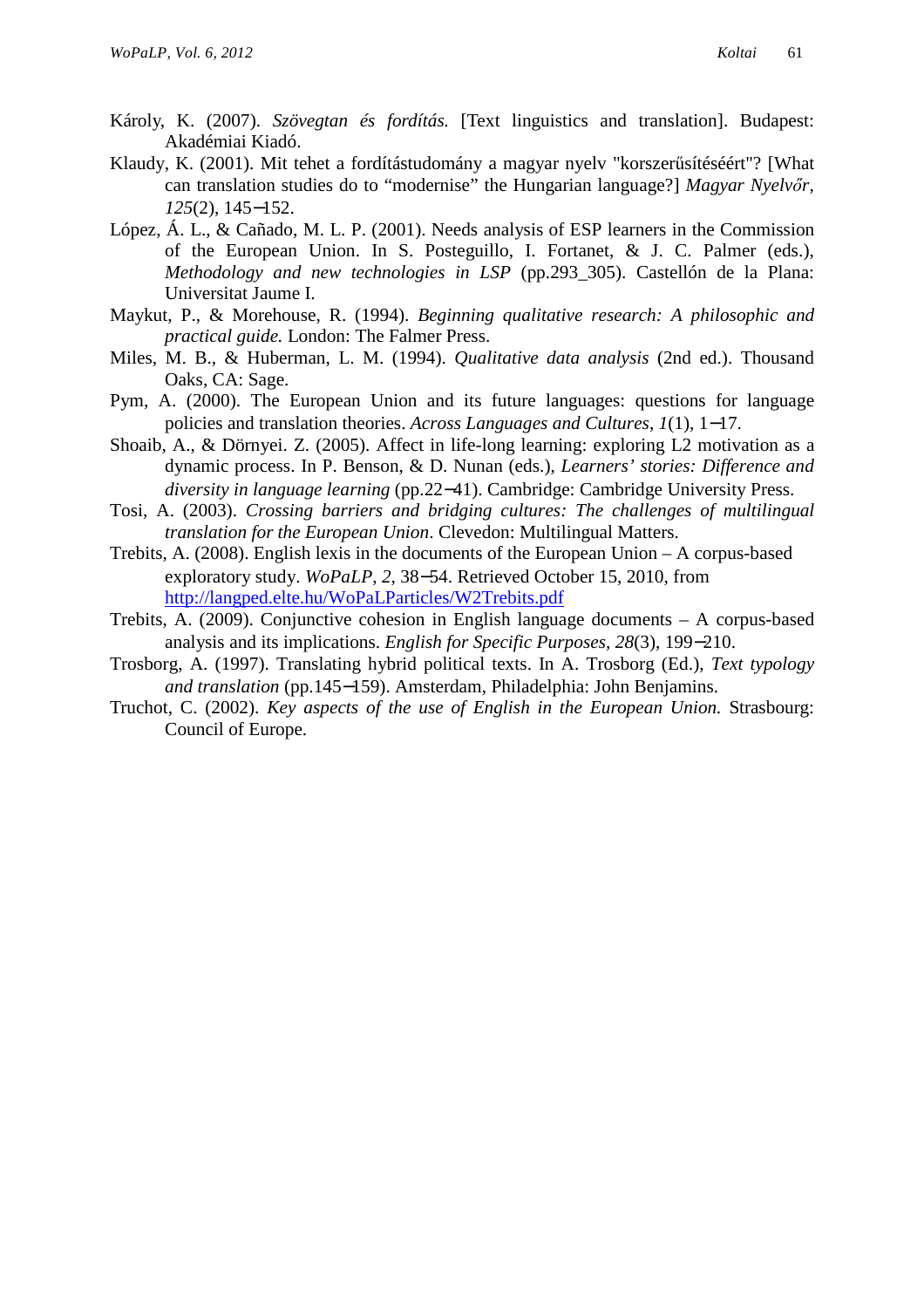# **APPENDIX A**

### **Student interview questions**

(English translation)

### **Personal background**

- Which university do you attend?
- What do you major in?
- Which year are you in?
- How old are you?

## **Information on English language competence**

- How long have you been learning English?
- Have you passed a language examination?
- How do you judge your level of English?
- Do you speak any other languages?

# **Students' motivation in the EU class**

- What does the EU mean to you?
- Is there a specialized language in the EU?
- Would you like to increase your knowledge about the EU?
- Why do you want to learn about it?
- Why is it good for you to learn the language of the EU?
- Before you learnt about this class, had you ever thought of taking a course on the specialist language of the EU?
- What do you expect from this class?
- Is learning the language of the EU a good opportunity for you? Why?
- Why did you choose this course?
- Do you have aims to be achieved by learning this subject?
- How determined are you to learn this language?
- Do you regularly prepare for classes?
- How much do you prepare?
- What efforts do you make to perform well in this class?
- Do you check the things you have not understood in class?
- How would you extend your knowledge about the EU outside this class?
- Does learning the language of the EU contribute to your future goals?
- Do you think this knowledge will help you in finding a good job in the future?

# **The teaching material**

- What do you like in the course book?
- How does this book help you in learning the language of the EU?
- Do you ever read units in the book before we deal with them in class?
- Can you give examples of the negative characteristics of the book?
- What kind of tasks would you complement the book with?

# **Learning methods**

- What do you like about how we learn in class?
- What kind of tasks and activities do you like doing?
- Is there anything you would like to add?